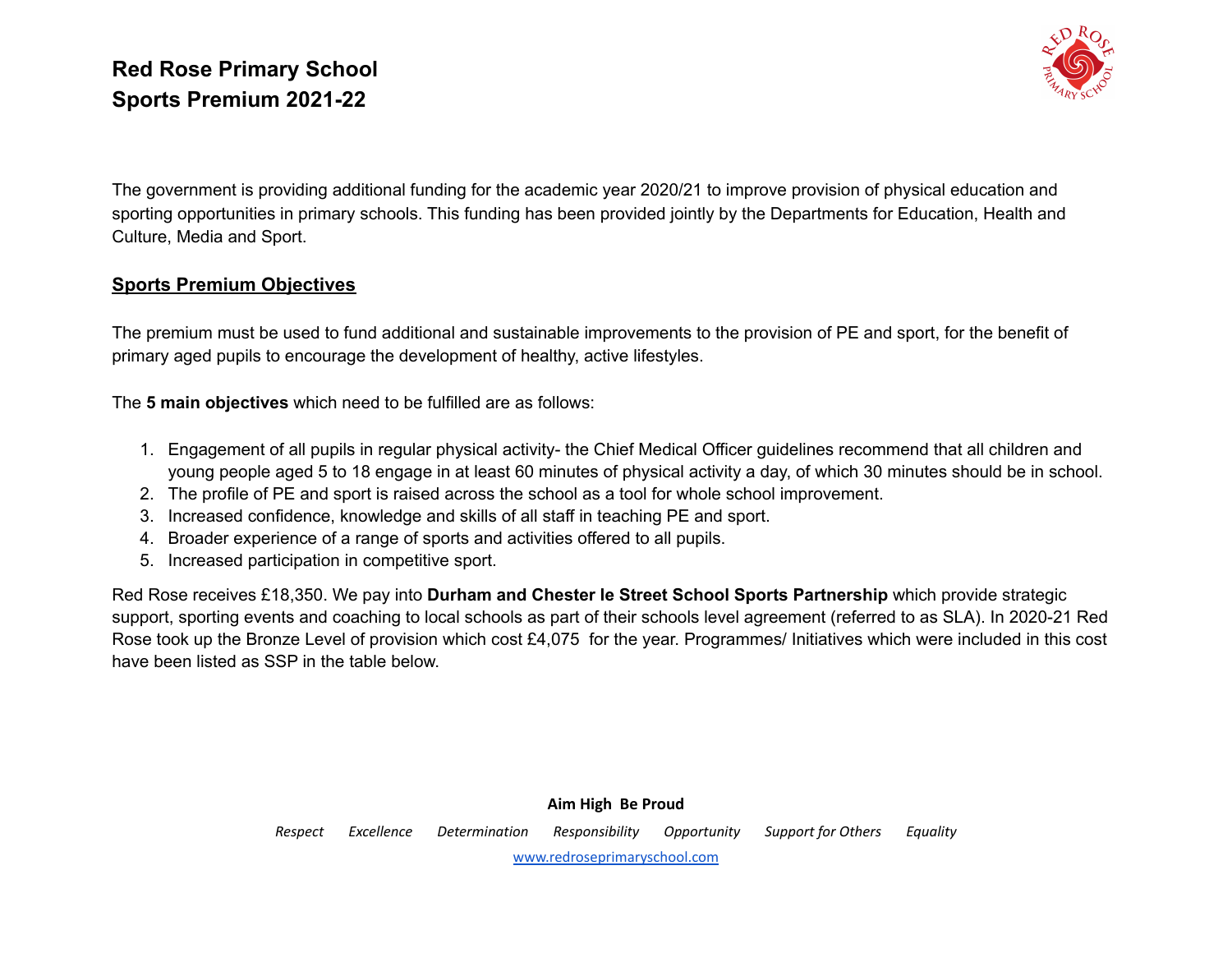

| <b>Objective</b>                                       | Programme/<br><b>Initiative</b>                                                                                                                                                                                                                    | Cost                                | <b>Outcomes</b>                                                                                                                                  | Impact                                                                                                                                                                                                                                                                                                                          |
|--------------------------------------------------------|----------------------------------------------------------------------------------------------------------------------------------------------------------------------------------------------------------------------------------------------------|-------------------------------------|--------------------------------------------------------------------------------------------------------------------------------------------------|---------------------------------------------------------------------------------------------------------------------------------------------------------------------------------------------------------------------------------------------------------------------------------------------------------------------------------|
| 1 & 2<br>To increase<br>activity levels<br>for all     | <b>PE Equipment review</b>                                                                                                                                                                                                                         | £663.31                             | Audit undertaken and<br>replacements of pe equipment<br>ordered.                                                                                 | PE lessons can go ahead with adequate resources.<br>Playground play equipment for active playtimes.                                                                                                                                                                                                                             |
|                                                        |                                                                                                                                                                                                                                                    |                                     |                                                                                                                                                  |                                                                                                                                                                                                                                                                                                                                 |
| 1 & 4<br>To promote<br>active and<br>happy<br>playtime | <b>Active Playtimes</b><br>Playground equipment-<br>stock and replenish.<br>Children were surveyed<br>and shown choices of<br>equipment.                                                                                                           | Included<br>in above                | A range of play equipment that<br>could be used across the<br>seasons and which took into<br>account children's opinions<br>have been purchased. | As bubbles continued periodically for certain<br>classes, play boxes were needed. By late spring,<br>school had reverted back to communal play<br>resources.<br>Promoting active play.                                                                                                                                          |
|                                                        |                                                                                                                                                                                                                                                    |                                     |                                                                                                                                                  |                                                                                                                                                                                                                                                                                                                                 |
| <b>Objective</b>                                       | Programme/<br><b>Initiative</b>                                                                                                                                                                                                                    | Cost                                | <b>Outcomes</b>                                                                                                                                  | Impact                                                                                                                                                                                                                                                                                                                          |
| 3<br>Raising the<br>profile of<br>PE.                  | To maintain silver<br>standard with<br>Sainsbury's P.E. Award<br>SSP Strategic support 1/2<br>day to support the<br>application for the award.<br>The award helps the<br>school reflect upon<br>teaching and<br>participation throughout<br>school | <b>SSP</b><br>Support<br><b>SLA</b> | To be completed in Summer 1                                                                                                                      | Supports the drive to raise the profile and<br>implementation of school intra and inter<br>competitions as well as delivering the PE<br>curriculum.<br>Motivation to embed new initiatives and aim for<br>the next level. The impact means a higher<br>percentage of children are engaged in sport in and<br>outside of school. |

**Aim High Be Proud**

*Respect Excellence Determination Responsibility Opportunity Support for Others Equality*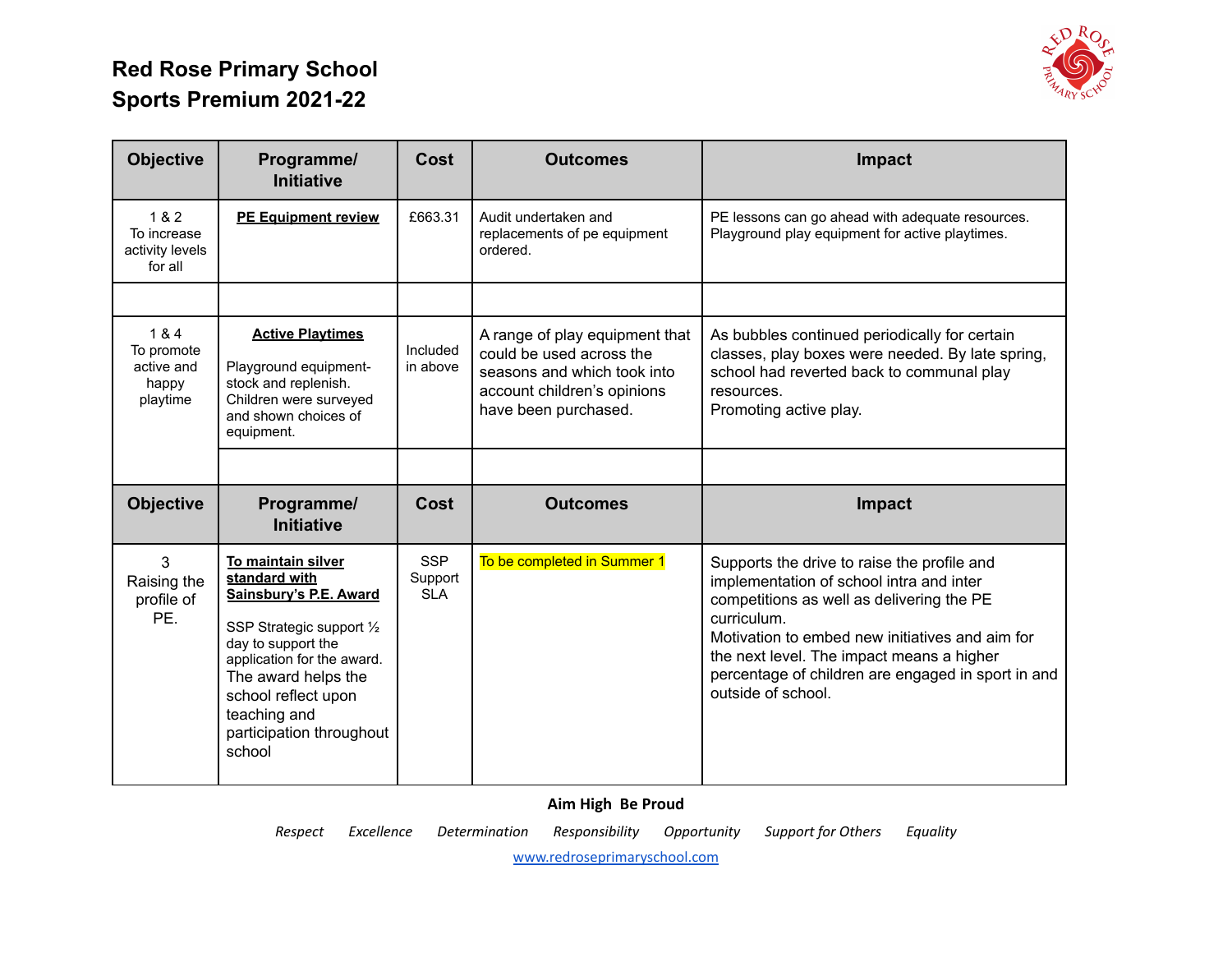

|                                  | Include sport<br>1.<br>reports in<br>newsletters<br>2. 2 hours of<br>timetabled sport<br>per week<br>3.<br>Sports leaders<br>4.<br>Pupil Voice<br>Sport inclusion<br>5 <sub>1</sub> |                                             |                                                                                                                              |                         |                                                                                                                                                                                                                  |               |  |
|----------------------------------|-------------------------------------------------------------------------------------------------------------------------------------------------------------------------------------|---------------------------------------------|------------------------------------------------------------------------------------------------------------------------------|-------------------------|------------------------------------------------------------------------------------------------------------------------------------------------------------------------------------------------------------------|---------------|--|
|                                  | <b>Sports Week</b><br>Summer fun run<br><b>Street Games</b>                                                                                                                         | School<br><b>SSP</b><br><b>AE</b><br>Sports | This year the whole school hosted<br>a sports week including sports<br>day, Street games day and a<br>Summer fun run.        | or just for fun.        | It encouraged all children to participate and be able to<br>compete against each other individually and in a team<br>Some of the children had opportunities to record and<br>marshall others- leadership skills. |               |  |
| 3 & 4<br>To support<br>teaching, | <b>Coaching support</b><br>Coaches from the SSP                                                                                                                                     | <b>SSP</b>                                  | Opportunities for children to be<br>coached by professional sports<br>coaches and for staff to see<br>demonstration lessons. |                         | <b>Coaching provided by SSP Coaches</b>                                                                                                                                                                          |               |  |
| knowledge<br>and skills of       | provide CPD to staff<br>throughout the year<br>all staff in<br>covering a range of<br>teaching PE<br>sports.<br>and sport                                                           |                                             |                                                                                                                              | Year                    | <b>Sport</b>                                                                                                                                                                                                     | <b>Number</b> |  |
|                                  |                                                                                                                                                                                     |                                             |                                                                                                                              | Y5/6                    | Archery                                                                                                                                                                                                          | 76            |  |
|                                  |                                                                                                                                                                                     |                                             |                                                                                                                              | KS <sub>1</sub><br>/KS2 | Tennis                                                                                                                                                                                                           | Staff         |  |
|                                  | Teaching children fun<br>active games which they<br>can play in and out of                                                                                                          | AE<br>Sports<br>Coach                       | Street games for KS2                                                                                                         |                         | New games and skills learnt by class teachers who will<br>incorporate these in lessons over the year. Hopefully<br>this will lead to greater fitness levels as well as throwing                                  |               |  |

#### **Aim High Be Proud**

*Respect Excellence Determination Responsibility Opportunity Support for Others Equality*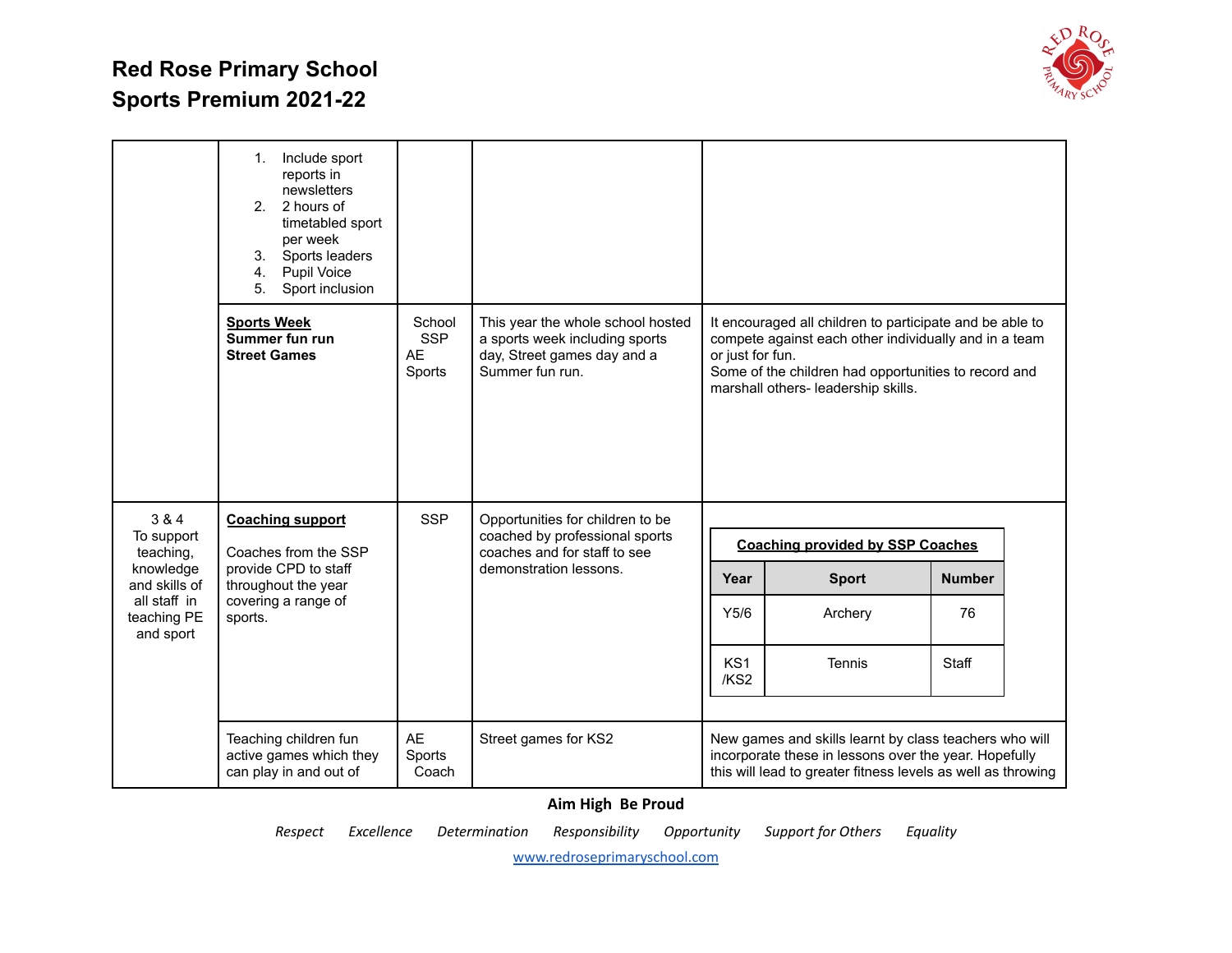

|                                                                                                                                                           | school.                                                                                                                                                                                                                                             | <b>SIA</b>          |                                                                                                                                                                                                                                                                                                    | ability.                                                                                                                                                                                                                                            |
|-----------------------------------------------------------------------------------------------------------------------------------------------------------|-----------------------------------------------------------------------------------------------------------------------------------------------------------------------------------------------------------------------------------------------------|---------------------|----------------------------------------------------------------------------------------------------------------------------------------------------------------------------------------------------------------------------------------------------------------------------------------------------|-----------------------------------------------------------------------------------------------------------------------------------------------------------------------------------------------------------------------------------------------------|
|                                                                                                                                                           | Staff from NCFC provide<br>expert coaching of<br><b>Gymnastics and Dance</b><br>as well as CPD<br>opportunities for staff.                                                                                                                          | <b>NUFC</b><br>£200 | Gymnastics and Dance blocks of<br>coaching.                                                                                                                                                                                                                                                        | Y5- Gymnastics block of coaching and teacher support.<br>Y6 & 3- Dance block of coaching and teacher support.                                                                                                                                       |
|                                                                                                                                                           | <b>CPD</b><br>Attend SSP meetings to<br>support PE leader in their<br>role developing PE and<br>sports within school.<br>Supply cover.                                                                                                              | <b>SSP</b>          | 3 termly meetings attended                                                                                                                                                                                                                                                                         | Support with content and delivery of lessons.<br>Competitions and opportunities for taster days for the<br>children.<br>Various areas- curriculum, national strategies, physical<br>activity expectations, new initiatives introduced to<br>school. |
|                                                                                                                                                           |                                                                                                                                                                                                                                                     |                     | Morning of Tennis cpd for<br>teachers across the school                                                                                                                                                                                                                                            | Teachers more confident in teaching tennis lessons.                                                                                                                                                                                                 |
| <b>Objective</b>                                                                                                                                          | Programme/<br><b>Initiative</b>                                                                                                                                                                                                                     | Cost                | <b>Outcomes</b>                                                                                                                                                                                                                                                                                    | Impact                                                                                                                                                                                                                                              |
| 5<br>To increase<br>the<br>participation<br>in competitive<br>sport<br>To provide a<br>broader<br>experience of<br>a range of<br>sports and<br>activities | <b>Competitions</b><br>As part of the SSP we<br>have access to a fully<br>organised annual<br>programme of<br>competitions,<br>tournaments and festivals<br>in addition to the National<br><b>School Games</b><br>(competing within the<br>County). | <b>SSP</b>          | Opportunities for pupils to<br>participate in competition against<br>other schools.<br>We have entered local leagues as<br>well as SSP events.<br>To raise awareness of different<br>sports and achievements and<br>thereby foster an atmosphere of<br>aspiration amongst the younger<br>children. | See Table 1.1 & 1.2<br>below                                                                                                                                                                                                                        |
| offered to all<br>pupil                                                                                                                                   | Transport and supply                                                                                                                                                                                                                                | £2,095              | To provide opportunities to                                                                                                                                                                                                                                                                        | Children experience the highs and lows of competing,                                                                                                                                                                                                |

#### **Aim High Be Proud**

*Respect Excellence Determination Responsibility Opportunity Support for Others Equality*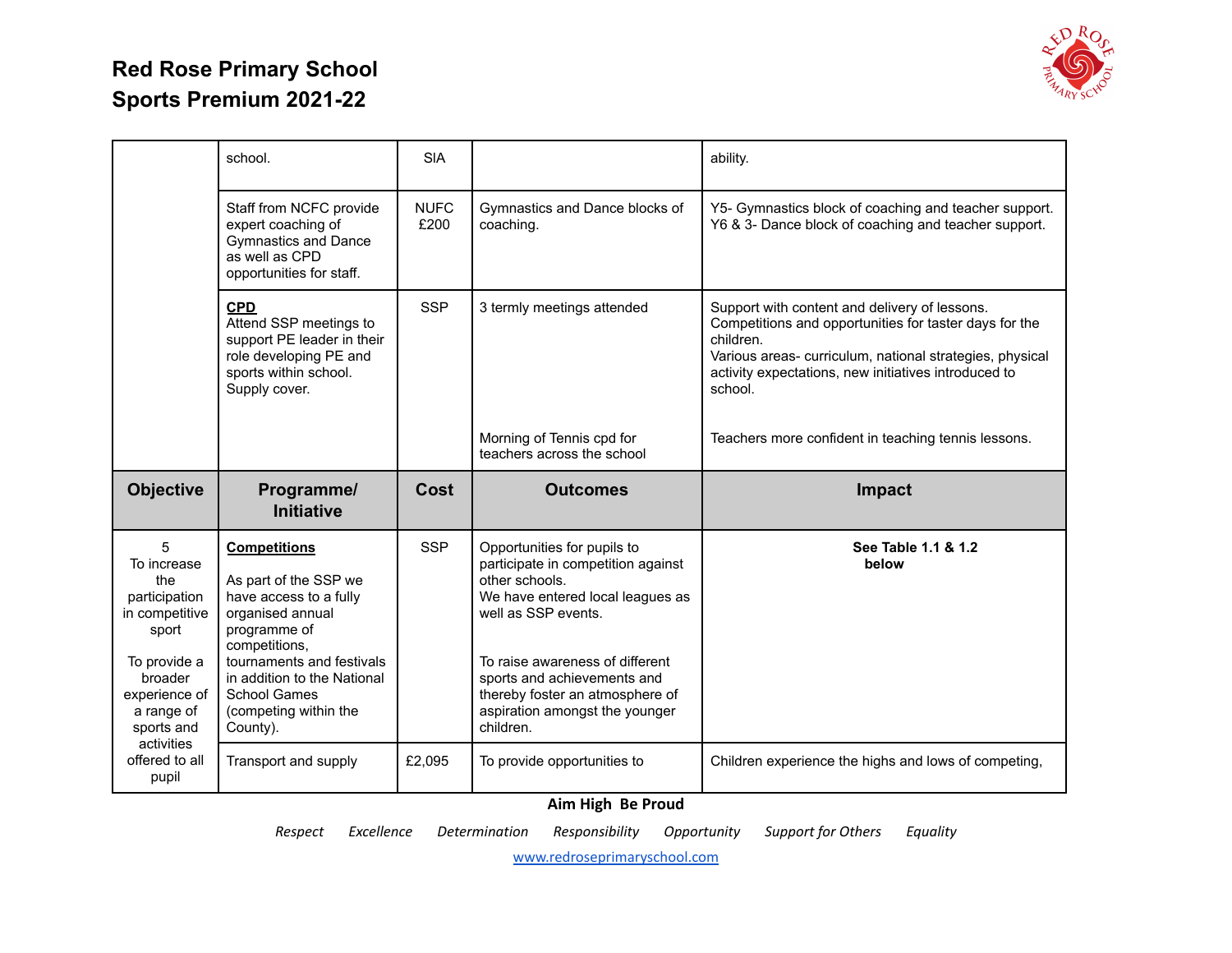

| cover                                                                                                      |             | compete against other schools<br>and areas. To try new sports and<br>compete and participate with other<br>schools. | developing our key values of determination, support<br>and opportunity. All children have experienced a festival<br>where there is an emphasis on personal improvement<br>and some competition whilst more able children have<br>had the opportunity to compete against the best in the<br>county. Impact is hard to measure at this point as the<br>true impact will hopefully be seen in a lifelong<br>enjoyment of being active and/or competing. |
|------------------------------------------------------------------------------------------------------------|-------------|---------------------------------------------------------------------------------------------------------------------|------------------------------------------------------------------------------------------------------------------------------------------------------------------------------------------------------------------------------------------------------------------------------------------------------------------------------------------------------------------------------------------------------------------------------------------------------|
| Affiliation to Chester le<br><b>Street Primary Schools'</b><br>Football, netball and<br>athletics leagues. | <b>£TBC</b> | Children have the opportunities to<br>compete against other schools in<br>a range of sports.                        | See Table 2                                                                                                                                                                                                                                                                                                                                                                                                                                          |

| Table 1. Festivals          |                       |  |  |  |  |  |  |
|-----------------------------|-----------------------|--|--|--|--|--|--|
| <b>Year Group Attending</b> | Festival              |  |  |  |  |  |  |
| Rec                         | Infant agility        |  |  |  |  |  |  |
| Y1                          | Gymnastics<br>Zumba   |  |  |  |  |  |  |
| Y1/2                        | Multi-sports<br>Zumba |  |  |  |  |  |  |
| <b>Y2</b>                   | Multi-sports<br>Zumba |  |  |  |  |  |  |
| Y <sub>3</sub>              | Tri Golf              |  |  |  |  |  |  |

#### **Aim High Be Proud**

*Respect Excellence Determination Responsibility Opportunity Support for Others Equality*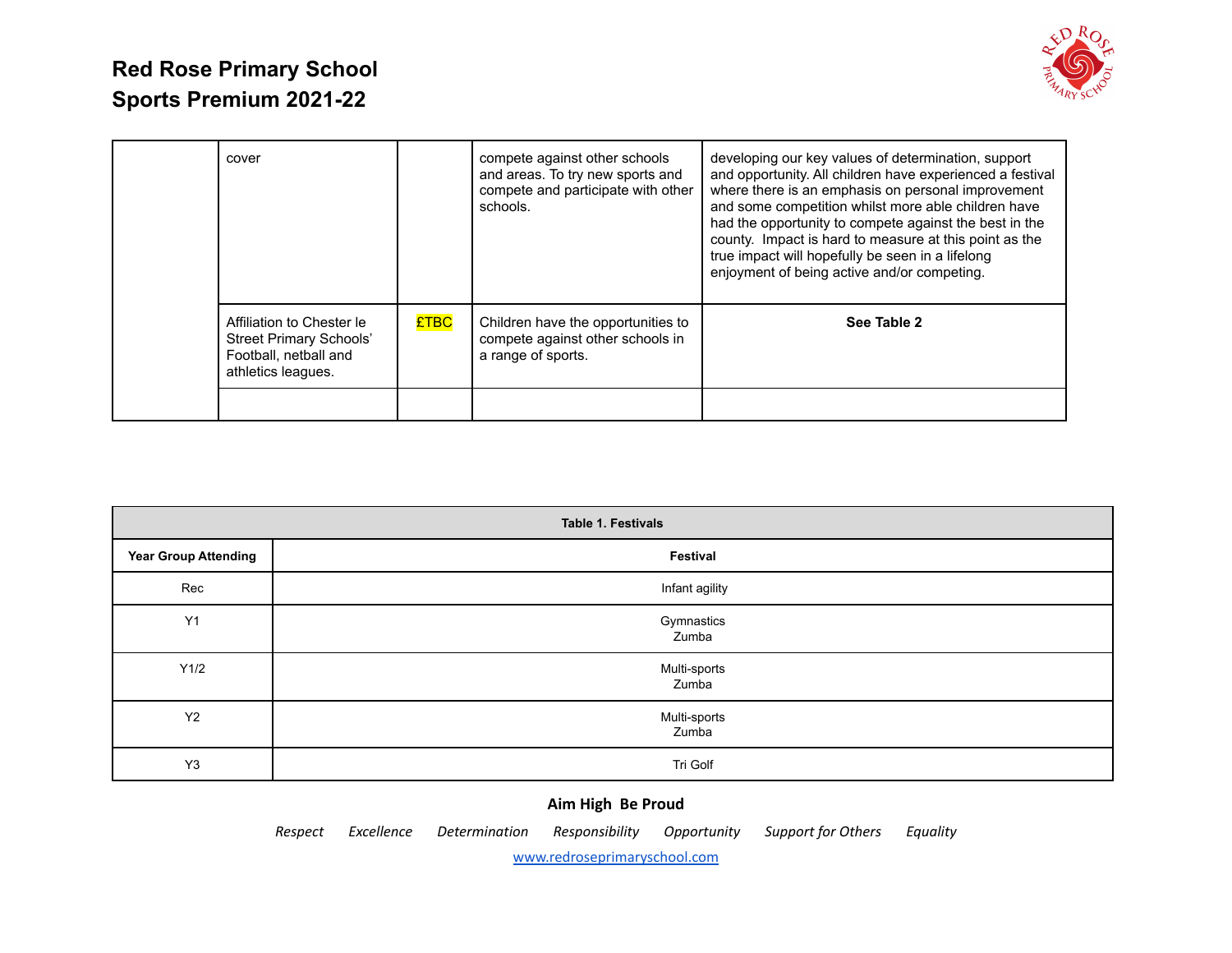

| Y3/4         | Athletics and Dance (Multi-sports)                                   |
|--------------|----------------------------------------------------------------------|
| Y4           | Gymnastics                                                           |
| Y5           | Gymnastics<br>Archery<br><b>Ultimate Frisbee</b>                     |
| Y6           | Archery<br><b>Ultimate Frisbee</b><br>Y6 Leavers Sports Day Festival |
| Whole School | Summer themed fun run                                                |

| Table 1.1 Competitions Entered with SSP (up to March 2020) |                                                 |                                     |                                                                                  |  |  |  |  |
|------------------------------------------------------------|-------------------------------------------------|-------------------------------------|----------------------------------------------------------------------------------|--|--|--|--|
| Year                                                       | <b>Sport</b>                                    | No.                                 | <b>Results</b>                                                                   |  |  |  |  |
| Y3, 4, 5<br>& 6                                            | Area Cross Country                              | 13/24 (covid<br>restrictions)<br>24 | Y5/6 girls and boys 1st team and 1st place individuals.                          |  |  |  |  |
|                                                            | <b>County Cross Country</b>                     |                                     | 1st Y3/4 team and individual girl. All age groups represented Chester le Street. |  |  |  |  |
| Y5 & 6                                                     | Indoor Athletics- area<br>Semi finals<br>County | 23                                  | 1st team<br>1st team<br>3rd team                                                 |  |  |  |  |
| Y3, 4, 5,<br>& 6                                           | Area Swimming Gala                              | 14                                  | 1st team                                                                         |  |  |  |  |
| Y5/6                                                       | Durham Dash                                     | 32                                  |                                                                                  |  |  |  |  |
| Y3/4                                                       | Quad Kids                                       |                                     |                                                                                  |  |  |  |  |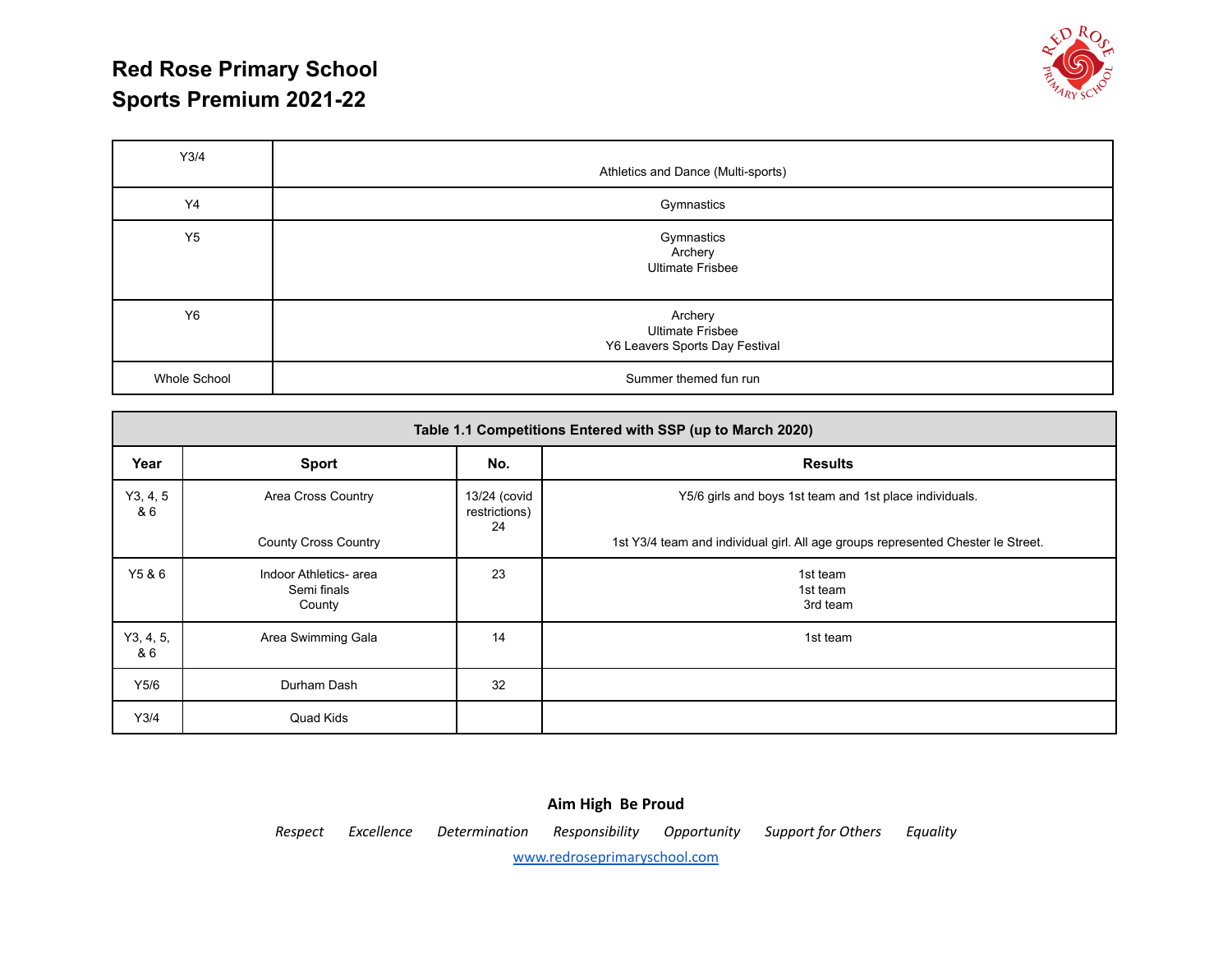

| Table 2. Competitions Entered in Local Leagues |                                    |                   |                            |  |  |  |  |
|------------------------------------------------|------------------------------------|-------------------|----------------------------|--|--|--|--|
| Year                                           | <b>Sport</b>                       | No.               | <b>Results-Summer term</b> |  |  |  |  |
| Y5/6                                           | Football league and cup<br>matches | 10                |                            |  |  |  |  |
| Y4/5                                           | Willis Cup Match                   | 10                |                            |  |  |  |  |
| Y5/6                                           | <b>Girls Football Team</b>         | 10                |                            |  |  |  |  |
| Y5/6                                           | <b>Cross Country League</b>        | $12 \overline{ }$ |                            |  |  |  |  |
| Y5/6                                           | Netball                            | 12                |                            |  |  |  |  |
| Y5/6                                           | <b>Athletics</b>                   |                   |                            |  |  |  |  |

| <b>Objective</b>                                 | Programme/<br>Initiative                                                                                                                    | Cost              | <b>Outcomes</b>                                                                                                                                 | Impact                                                                                                                                                                                                  |
|--------------------------------------------------|---------------------------------------------------------------------------------------------------------------------------------------------|-------------------|-------------------------------------------------------------------------------------------------------------------------------------------------|---------------------------------------------------------------------------------------------------------------------------------------------------------------------------------------------------------|
| 1, 2<br>Promoting<br>health and<br>participation | Fun fitness at lunch<br>times<br>Targeted children were<br>invited to a weekly club<br>where various sports and<br>activities were sampled. | £760              | Opportunity to encourage<br>participation in sport and lead to a<br>healthy lifestyle.<br>This has been restricted to only 1<br>bubble support. | All the children enjoyed the club, especially the small<br>numbers. An outside sports provider taught street<br>games. Smaller numbers have benefitted for longer due<br>to mixing bubble restrictions. |
|                                                  | <b>Gifted and Talented Y6</b><br>To encourage children<br>who show ability and<br>talent over a range of<br>sports to develop further.      | <b>SSP</b><br>£40 | 4 nominated children spent 2 days<br>at different sporting venues trying<br>a range of new sports.                                              |                                                                                                                                                                                                         |
|                                                  | <b>After school Clubs</b>                                                                                                                   | <b>SSP</b>        | Children are encouraged to try                                                                                                                  | Clubs offered-This was impacted in the Autumn term                                                                                                                                                      |

**Aim High Be Proud**

*Respect Excellence Determination Responsibility Opportunity Support for Others Equality*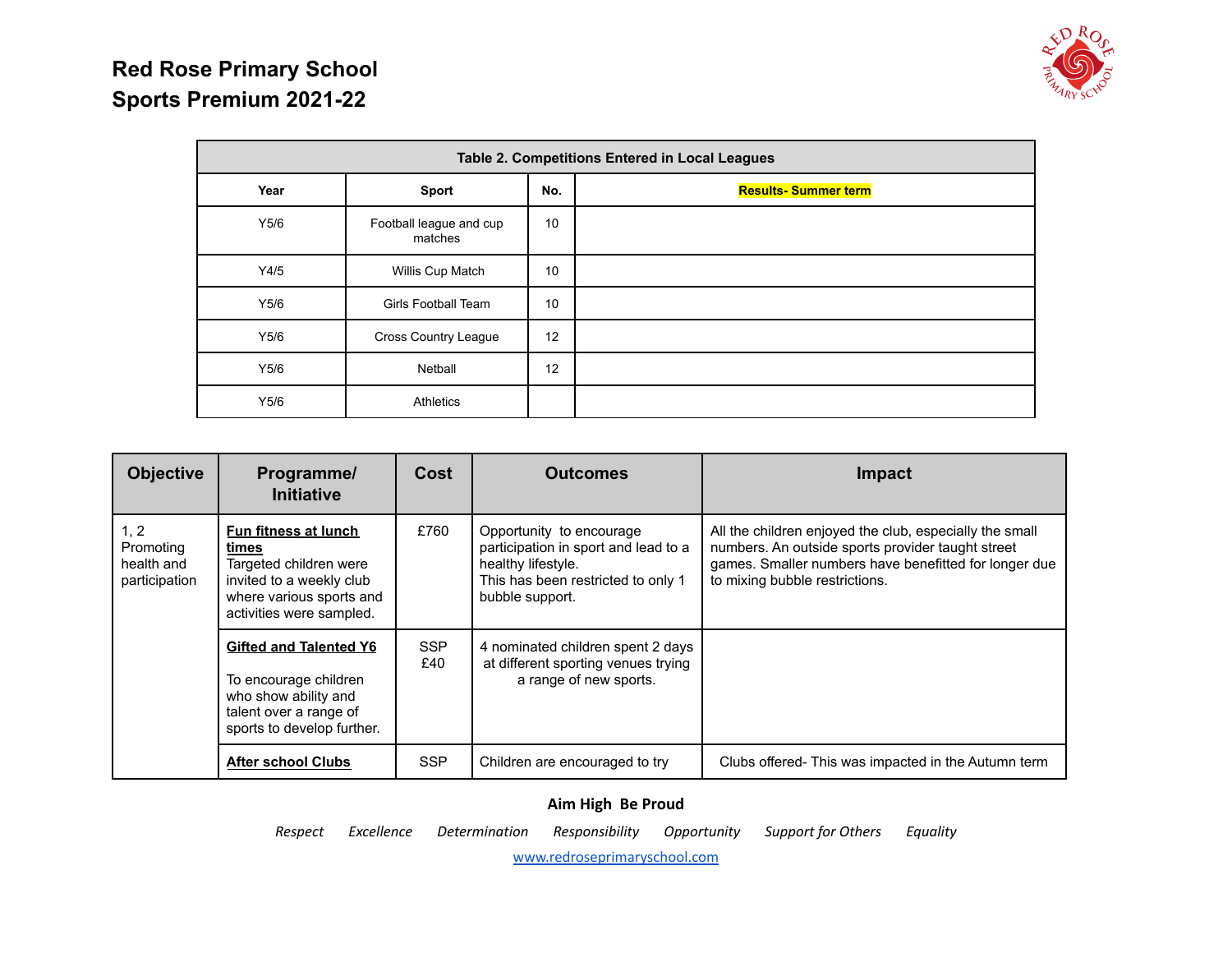

|  | Providing various sports                                                                                       | &                                             | different sports and increase their                                            |                |              |                                 | due to covid.                                                                                                                                                                         |
|--|----------------------------------------------------------------------------------------------------------------|-----------------------------------------------|--------------------------------------------------------------------------------|----------------|--------------|---------------------------------|---------------------------------------------------------------------------------------------------------------------------------------------------------------------------------------|
|  | to increase the levels of<br>participation across<br>school. After surveying                                   | School<br>Staff                               | participation.                                                                 |                | Year         | No. of<br>Ch.                   | Clubs available                                                                                                                                                                       |
|  | children we decided on a<br>theme of games and<br>multi-sports for the year<br>rather than sports<br>specific. |                                               |                                                                                |                | $\mathbf{1}$ | 13                              | Multi-Sports                                                                                                                                                                          |
|  |                                                                                                                |                                               |                                                                                | $\overline{2}$ | 13, 11       | Multi-Sports<br>CJs             |                                                                                                                                                                                       |
|  |                                                                                                                |                                               |                                                                                | 3              | 20<br>15     | Multi-Sports<br>Athletics<br>XC |                                                                                                                                                                                       |
|  |                                                                                                                |                                               |                                                                                |                | 4            | 20<br>15<br>5                   | Multi-Sports<br>Commando Joes<br><b>Athletics</b><br>XC<br>Dance                                                                                                                      |
|  |                                                                                                                |                                               |                                                                                |                | 5            |                                 | Multi sports<br><b>Athletics</b><br><b>XC</b><br>Netball<br>Football                                                                                                                  |
|  |                                                                                                                |                                               |                                                                                |                | 6            | 16<br>14                        | Athletics/ multi sports<br>cjs<br>ХC<br>Netball<br>Football                                                                                                                           |
|  | <b>Swimming</b><br>All children will be able to<br>swim 25m confidently by<br>Y6.                              | £4,006.<br>Lesson<br>and<br>transport<br>(TBC | Extra lessons across all Year<br>groups and targeting non/ weaker<br>swimmers. |                |              |                                 | The aim is to revisit and build on their skills as they get<br>bigger and stronger and focus time given to those that<br>need it most.<br>This year at TBC Summer term % have met the |

**Aim High Be Proud**

*Respect Excellence Determination Responsibility Opportunity Support for Others Equality*